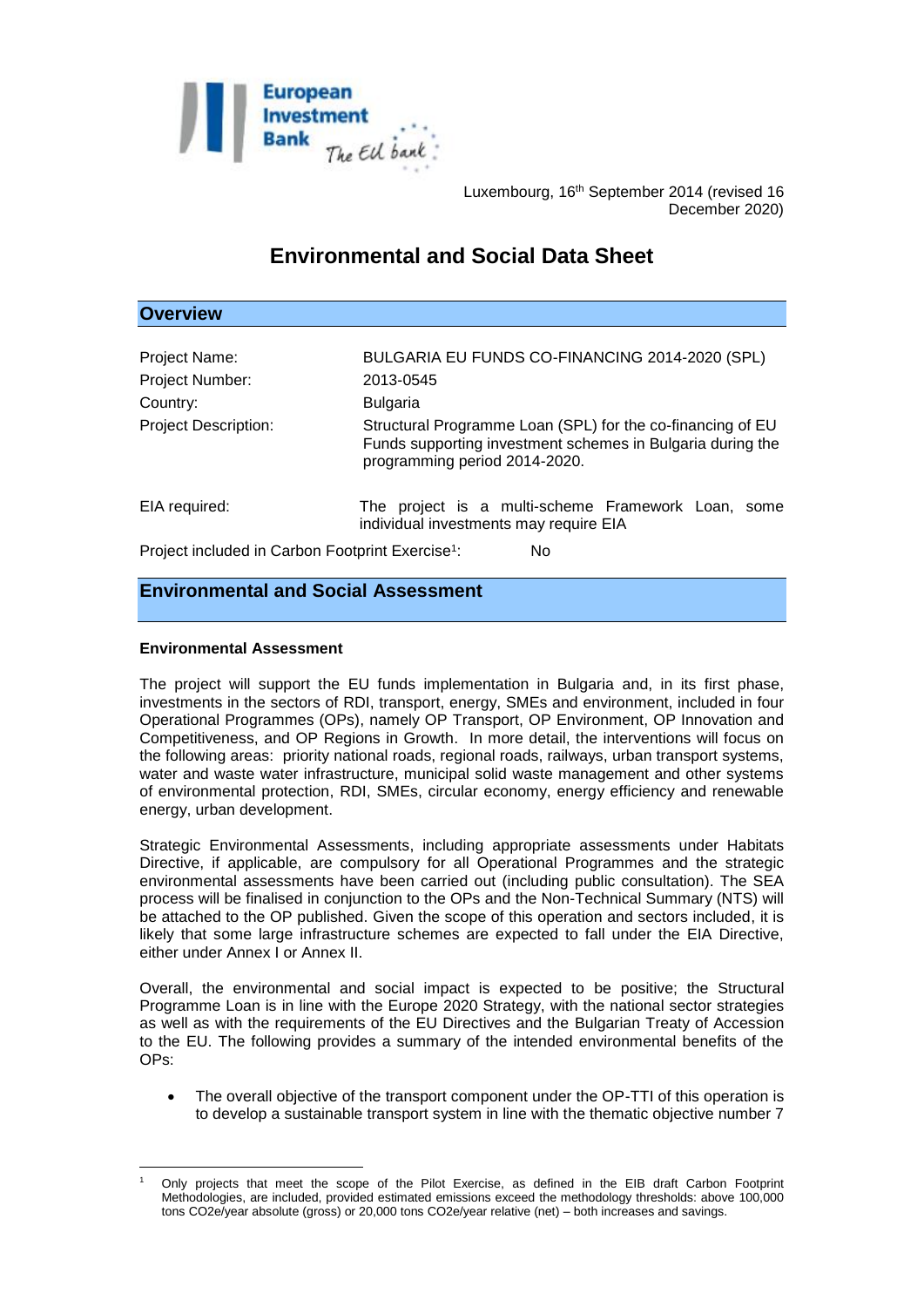

Luxembourg, 16th September 2014 (revised 16 December 2020)

of the European Strategy "Europe 2020" that is "promoting sustainable transport and removing bottlenecks in key network infrastructures".

- The overall objective of the water sector component is improvement and development of water and wastewater infrastructure in Bulgaria in order to ensure that Bulgaria achieves compliance with the Urban Waste Water Directive 91/271/EEC, Water Framework Directive 2000/60/EC and Drinking Water Directive 98/83/EC.
- The key objectives of the solid waste management component of this operation are to reduce the fraction of Biodegradable Municipal Waste (BMW) put into landfills in line with the Landfill Directive 1999/31/EC and to increase the fraction of municipal waste subject to recovery, reuse and recycling consistent with the Waste Framework Directive 2008/98/EC, and in line with the waste hierarchy.
- The other environmental components will contribute to the overall improvement of the system of environmental protection, prevention of the natural risks/hazards and improvement of air quality. The operation will also support energy efficiency, smart energy management and renewable energy use in public infrastructure, including in public buildings, and in the housing sector.
- The component of the Operational Programme Innovation and Competitiveness will support private sector research, SMEs, shift towards resource efficiency in industry, increase in energy efficiency and renewable energy in enterprises.

Bulgaria, as an EU Member State, has harmonised its environmental legislation in line with the relevant EU Directives, the EIA Directive 2011/92/EU, the SEA Directive 2001/42/EC and the Habitats and Birds Directives 92/43/EEC and 2009/147/EC respectively.

According to the overview of the fulfilment of the ex-ante conditionalities (Annex 3 of the draft Partnership Agreement, version 4.1 January 2014) the EU Commission´s criteria for the "effective application of the Union environmental legislation related to EIA and SEA has already been met/fulfilled.

The experience from the previous programming period 2007-2013 showed that all projects falling under the EU EIA Directive and "screened in" for EIA were managed in line with the requirements under the Directive and the national legislative framework. The Bank received all necessary documents relating to the EIA process and concerned protected areas under Natura 2000. Notwithstanding, the Promoter´s institutional capacity to manage social and environmental risks within the framework of this operation, it is deemed that technical assistance and/or support in terms of capacity building is required. There is abundance of resources available under OPs to that effect.

## **Conclusions and Recommendations**

Given the nature of the operation and the monitoring requirements under the SEA, the EIA and nature protection measures put in place by the Competent Authorities in Bulgaria and the conditions below, the Structural Programme Loan is acceptable in environmental terms. The overall net environmental and social impact of the Structural Programme Loan is positive, with improved accessibility, safety, energy and resources efficiency and environment in general.

The Promoter will be required to act according to the provisions of the relevant EU Directives, including SEA (2001/42/EC), EIA (2014/52/EU amending 2011/92/EU), Habitats (92/43/EEC) and Birds (2009/147/EC) Directives as transposed into national law. For schemes requiring